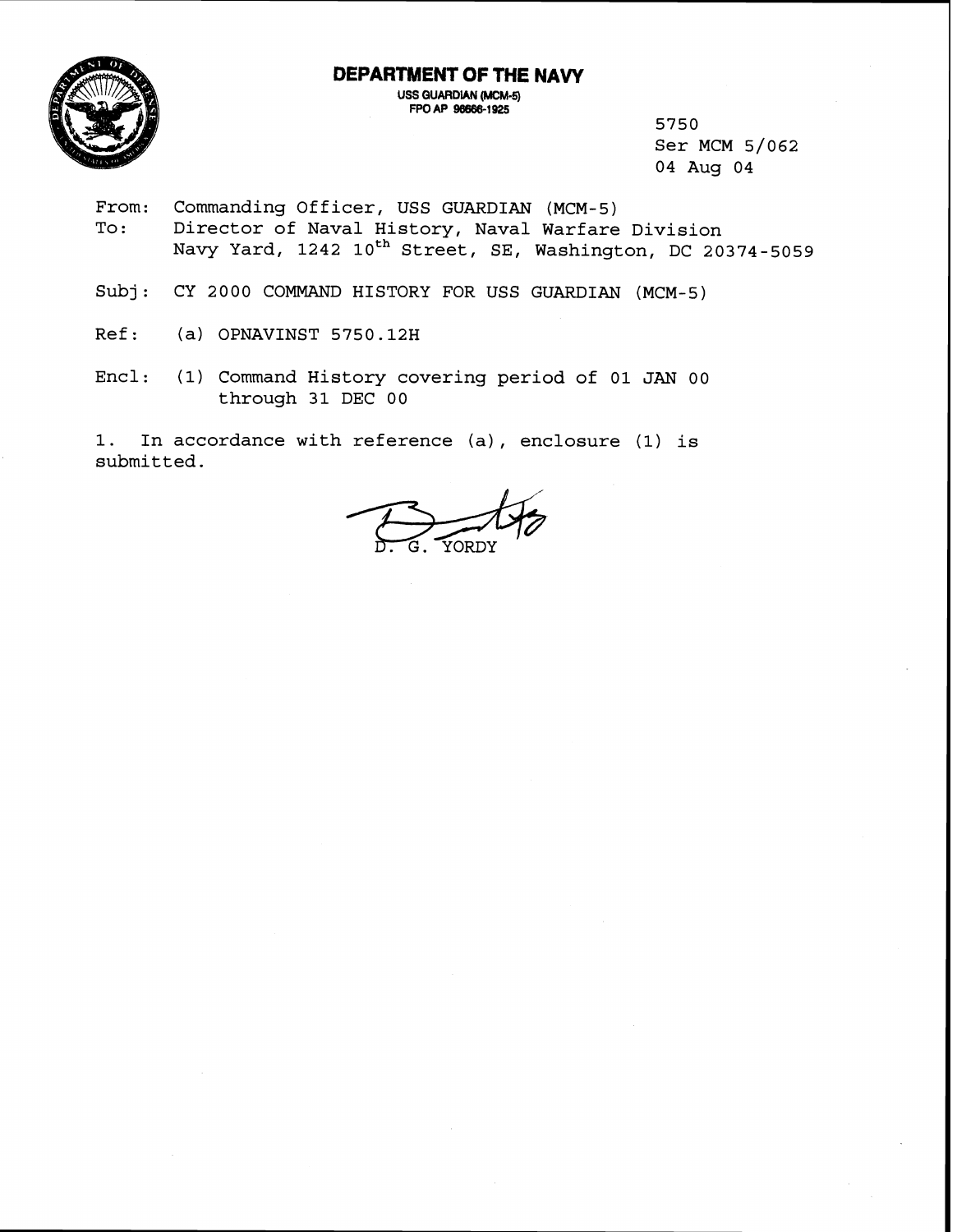# USS GUARDIAN (MCM 5) COMMAND HISTORY

# 1. Command Composition and Organization. USS GUARDIAN (MCM-5) UIC 21406

Mission: To conduct minehunting, minesweeping and mine neutralization operations against moored and bottom mines of contact, magnetic influence, acoustic influence and combination influence varieties.

Organizational Structure: GUARDIAN'S Immediate Superior in Command is COMMANDER, MINE COUNTERMEASURES DIVISION ELEVEN Sasebo, Japan.

| Name of Commanding Officer: LCDR Bernard M. Gately, Jr. $(26$ MAY $-31$ DEC) |                 |                     |
|------------------------------------------------------------------------------|-----------------|---------------------|
|                                                                              | CDR A. L. Woods | $(01$ JAN – 26 MAY) |

Units under GUARDIAN's operational/administrative command: None.

GUARDIAN is home-ported at Commander Fleet Activities Sasebo (CFAS), in Sasebo, Japan.

# 2. Chronology.

| 01JAN-10FEB: | HOLUPK, IPT SASEBO, JAPAN             |
|--------------|---------------------------------------|
| 10FEB-13FEB: | ENR KURE, JAPAN                       |
| 13FEB-15FEB: | <b>IPT KURE, JAPAN</b>                |
| 15FEB-22FEB: | U/W SEA OF SUO NADA, JAPAN            |
|              | MINEX/EODEX 00-1JA                    |
| 22FEB-22FEB: | ENR TOKUYAMA, JAPAN                   |
| 22FEB-23FEB: | IPT TOKUYAMA, JAPAN                   |
| 23FEB-24FEB: | ENR KAGOSHIMA, JAPAN                  |
| 24FEB-28FEB: | IPT KAGOSHIMA, JAPAN                  |
| 28FEB-29FEB: | ENR SASEBO, JAPAN                     |
| 29FEB-19JUL: | IPT SASEBO, JAPAN                     |
| 09MAR-22JUL: | <b>SHIP'S RESTRICTED AVAILABILITY</b> |
| 26MAY:       | <b>CHANGE OF COMMAND</b>              |
| 12JUL-14JUL: | IPT SASEBO, LIGHT OFF ASSESSMENT      |
| 15JUL-19JUL: | IPT SASEBO, JAPAN                     |
| 19JUL-19JUL: | U/W SEA TRIALS EAST CHINA SEA         |
| 19JUL-02AUG: | IPT SASEBO, JAPAN                     |
| 02AUG-04AUG: | <b>U/W EAST CHINA SEA</b>             |
| 04AUG-14AUG: | IPT SASEBO, JAPAN                     |
| 14AUG-14AUG: | <b>U/W EAST CHINA SEA</b>             |
| 14AUG-17AUG: | IPT SASEBO, JAPAN                     |
| 17AUG-18AUG: | U/W SASEBO BAY, JAPAN                 |
| 18AUG-23AUG: | IPT SASEBO, JAPAN                     |
| 23AUG-25AUG: | U/W SASEBO BAY, JAPAN                 |
|              |                                       |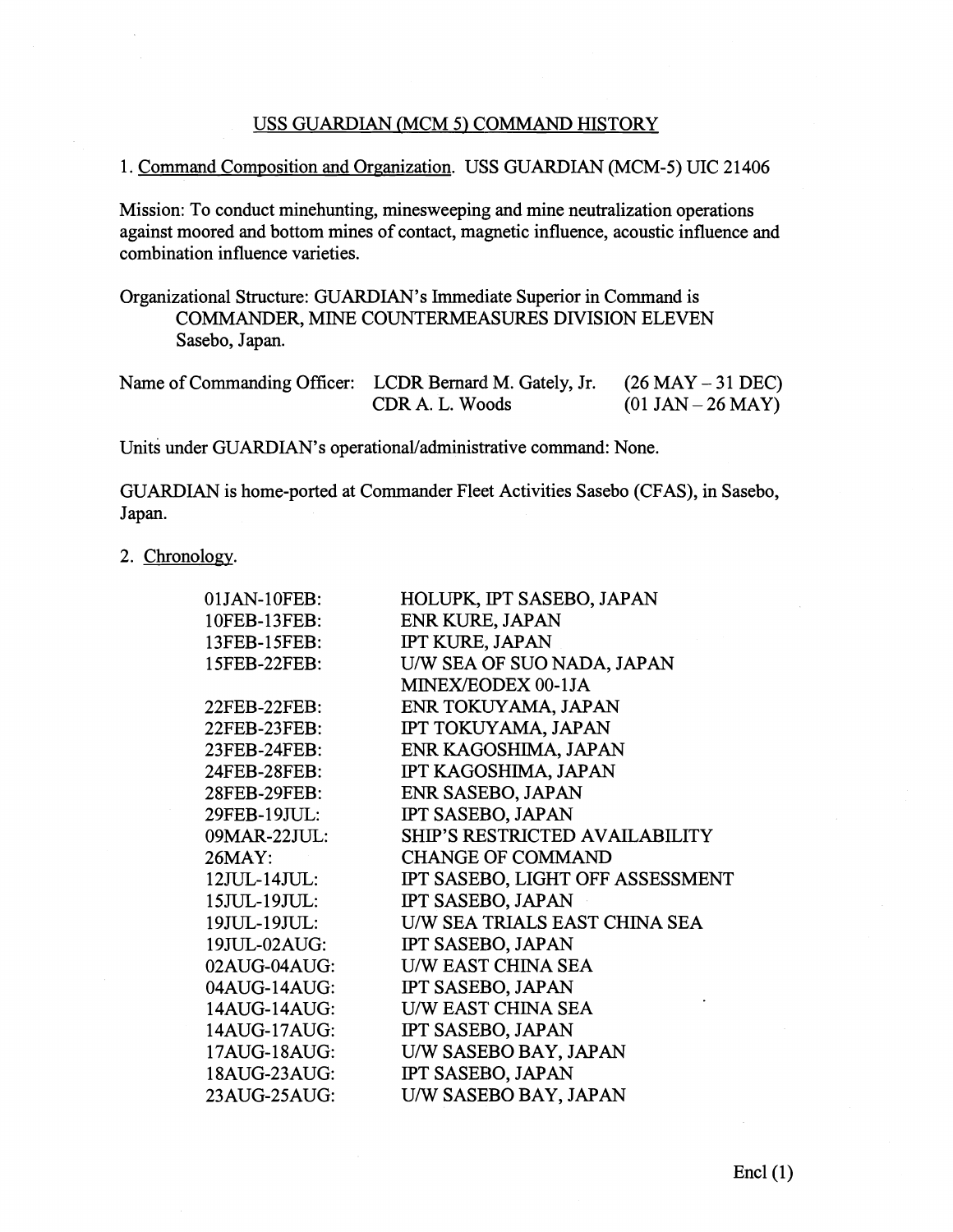| 25AUG-28AUG: | <b>IPT SASEBO, JAPAN</b>       |
|--------------|--------------------------------|
| 28AUG-30AUG: | U/W SASEBO BAY. JAPAN          |
| 30AUG-18SEP: | <b>IPT SASEBO</b>              |
| 18SEP-22SEP: | U/W EAST CHINA SEA TSTA II     |
| 22SEP-14OCT: | <b>IPT SASEBO, JAPAN</b>       |
| 140CT-15OCT: | ENR POHANG, SOUTH KOREA        |
| 150CT-170CT: | U/W POHANG HARBOR, SOUTH KOREA |
| 170CT-210CT: | IPT POHANG, SOUTH KOREA        |
| 210CT-260CT: | U/W POHANG HARBOR, SOUTH KOREA |
|              | <b>EXERCISE FOAL EAGLE</b>     |
| 26OCT-28OCT: | IPT POHANG, SOTH KOREA         |
| 28OCT-30OCT: | U/W POHANG HARBOR, SOUTH KOREA |
|              | <b>EXERCISE FOAL EAGLE</b>     |
| 30OCT-31OCT: | IPT POHANG, SOUTH KOREA        |
| 310CT-01NOV: | <b>ENR SASEBO, JAPAN</b>       |
| 01NOV-13DEC: | <b>IPT SASEBO</b>              |
| 13DEC-14DEC: | U/W EAST CHINA SEA             |
| 14DEC-31DEC: | <b>HOLUPK, IPT SASEBO</b>      |
|              |                                |

3. Narrative. The following Command History for USS GUARDIAN (MCM-5) has been recreated from the Deck Log, Engineering Logs, and PODS.

### 01 January to 31 January

With the holidays over with, the GUARDIAN crew came back from visiting friends and family ready to face the daily challenges at work. The inport duty sections were increased to eight sections. GUARDIAN crewmembers began the process of preparing for the upcoming exercise MINEX/EODEX 00-1 JA held annually in Suo Nada and reacquaint themselves with the daily routine of the ship.

### OlFebruary to 28 February

February started with completion of final preparations for MINEX/EODEX 00-1 JA. Enroute to the exercise, GUARDIAN had a challenging transit through Shimonoseki Straits that provided excellent training for all bridge watch-standers. GUARDIAN then put in at Kure to meet with the Japanese Counterparts before the exercise began. In addition to flexing every skill associated with mine sweeping, mine hunting and mine neutralization employed onboard GUARDIAN, the 2-phase exercise provided an excellent training aid for the crewmembers working on their Enlisted Surface Warfare Specialist qualifications. In addition, MINEX/EODEX 00-1JA helped deepen mutual understanding and cooperation for both the U.S. Navy and the Japanese Maritime Self-Defense Forces and demonstrate the importance of coordinating multinational airborne assets, ships and special operations forces in a mine warfare environment. In between the phases of the exercise, GUARDIAN moored in Tokuyama in order to refuel. Once the exercise was over, GUARDIAN transited Suo Nada Bay enroute to Kagoshima. Upon arrival in Kagoshima, GUARDIAN and PATRIOT were greeted by protestors on the pier. Being good ambassadors, GUARDIAN and PATRIOT were able to pacify the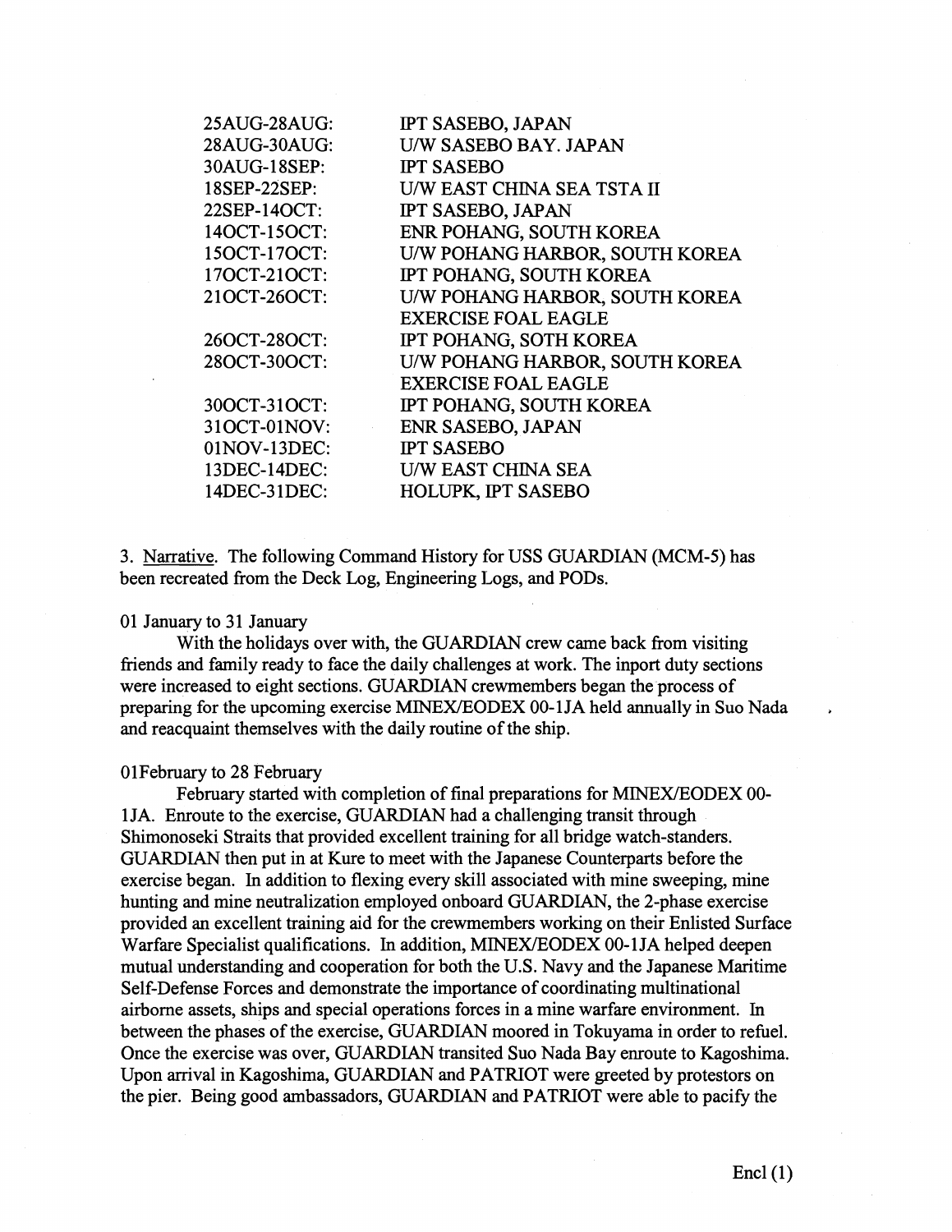protestors, and soon the protestors developed interest in visiting both ships and participated in the shipboard tours. After the long hours and hard work put into MINEX/EODEX, the crew was able to enjoy a couple of days of liberty while in Kagoshima. GUARDIAN then returned to Sasebo.

## 01 March to 31 March

After returning from Suo Nada, GUARDIAN commenced a Selected Restrictive Availability (SRA) in order to conduct major overhaul projects, maintenance, and new system integration. The closing of the Galley during SRA in support of the work onboard required crew members to subside out of the Base Galley. In addition to supervising contractors and conducting repairs throughout the availability GUARDIAN crewmembers trained diligently in basic damage control to replace key members of the Repair Party who transferred immediately after MINEX/EODEX. Daily training was scheduled, and General Quarters fire drills were held once a week early in the morning. Later in the month these drills expanded to twice a week.

### 01 April to 30 April

The month of April continued the SRA period. GUARDIAN entered a new era as the Integrated Ship's Control System (ISCS) was installed. ISCS replaced manuallyoperated lever and push-button control consoles in the Central Control Station with new keyboards and display screens that controlled and indicated the Engineering plant status with the click of a mouse-button. As the SRA advanced, the GUARDIAN crew slowly increased the training tempo in preparation for the Light Off Assessment (LOA) scheduled in July (Light Off Assessment is an inspection of a ship's Engineering plant that is required whenever the equipment has been out of use for 120 days or has undergone significant alteration, as was the case due to the installation of the ISCS system) and the start of the Interdeployment Training Cycle that would follow the LOA. The early morning General Quarters drills concentrated on fighting a main space fire in both the Auxiliary Machinery Room **(AMR)** and Main Machinery Room (MMR) with the ship's Repair Party. Other early morning drills also included training the At Sea Fire Party in combating class Alpha (burning items that emit white smoke and leave ash, such as wood, fabric and paper) and BRAVO (burning liquids that produce black smoke, such as oil and solvents) fires, ruptured piping, and toxic gas scenarios.

#### 01 May to 31 May

GUARDIAN continued its SRA work and further increased the training tempo during the month of May. By the end of May, the ISCS installation was complete and ready to be tested. The damage control training expanded from fighting a main space fire in **AMR** and MMR to combating flooding due to underwater hull damage. The daily training also expanded to cover CBR (chemical, biological and radiological warfare) scenarios. On 26 May, GUARDIAN held a change of command ceremony. CDR A. L. Woods was relieved by LCDR B. M. Gately, Jr. Following the change of command, the crew was able to relax from the strenuous training schedule by observing Memorial Day Holiday.

## OlJune to 30 June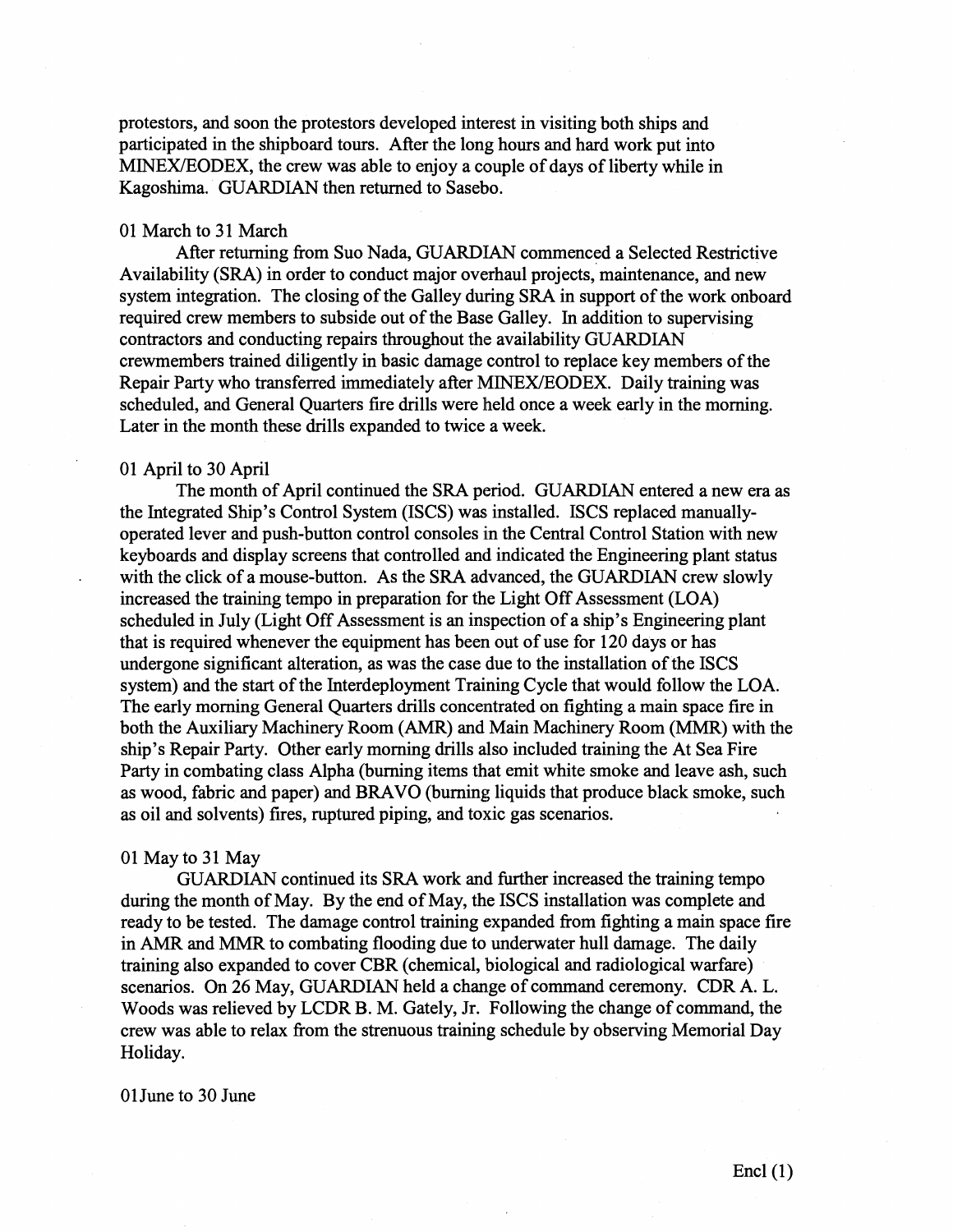June was a time for GUARDIAN to complete the overhaul of its engineering plant and make final preparations for the LOA. The preparations also included preparing the ship's training records and training teams for the Command Assessment of Readiness and Training (CART-11) inspection scheduled in August. ISCS was tested in the beginning of June to ensure the newly integrated computer control system would work as designed. Other equipment in the engineering plant was also tested. Finally, as the shipyard workers removed their equipment and the ship began to come back to life the Galley reopened.

#### 0 1 July to **3** 1 July

July marked a return fiom focusing on maintenance work to training for operational readiness. At the beginning of the month an INMARSAT "B" antenna and IT-21 system installation was completed that enables at-sea connectivity to the internet and telephone communications. This upgrade vastly improved the quality of life onboard GUARDIAN by allowing crewmembers to check their personal electronic mail accounts and communicate with family members while underway. As the final jobs were signed off, GUARDIAN completed her Light Off Assessment. During LOA, assessors fiom the Afloat Training Group assessed GUARDIAN'S ability to safely operate her engineering plant and her ability to train the crew to fight a class "B" fire in the main spaces. GUARDIAN satisfied the assessors in all respects and was able to start the training cycle. Once LOA was completed, GUARDIAN conducted Sea Trials. Sea Trials consisted of getting underway for a day to test equipment and refiesh the crew's familiarity with underway operations. Training onboard rapidly extended beyond engineering and damage control to include seamanship and combat systems. Motivation levels were high as the crew trained to fight the ship and repair any damage that was imposed by the training teams. Although the days were long, the crew's developing ability to work as a team would pay off during the following months' assessments.

### 01 August to **3** 1 August

GUARDIAN started the month of August by preparing for and performing the Command Assessment of Readiness and Training (CART-11) under the supervision of ATG. CART-I1 gave the GUARDIAN crew a better understanding of what areas of training they needed to improve in, and was quickly followed by Tailored Ship's Training Availability Phase I. Due to the limited time available between CART-I1 and TSTA I, numerous LTT's (Limited Team Training periods, during which specialized teams fiom the Afloat Training Group came onboard to train the crew on specific items) were scheduled. The hard work, training, and long hours during SRA had paid off as the Afloat Training Group evaluated TSTA I as effective. Near the end of August, GUARDIAN suffered an engineering casualty to its Magnetic Minesweeping Gas Turbine Generator (MMGTG). The MMGTG was OOC (out of commission) for the next couple of months. This casualty limited GUARDIAN'S ability to maneuver and conduct minesweeping operations, as it removed the source of power for the ship's bow thruster, light load propulsion motors, and magnetic minesweeping tail.

01 September to 30 September